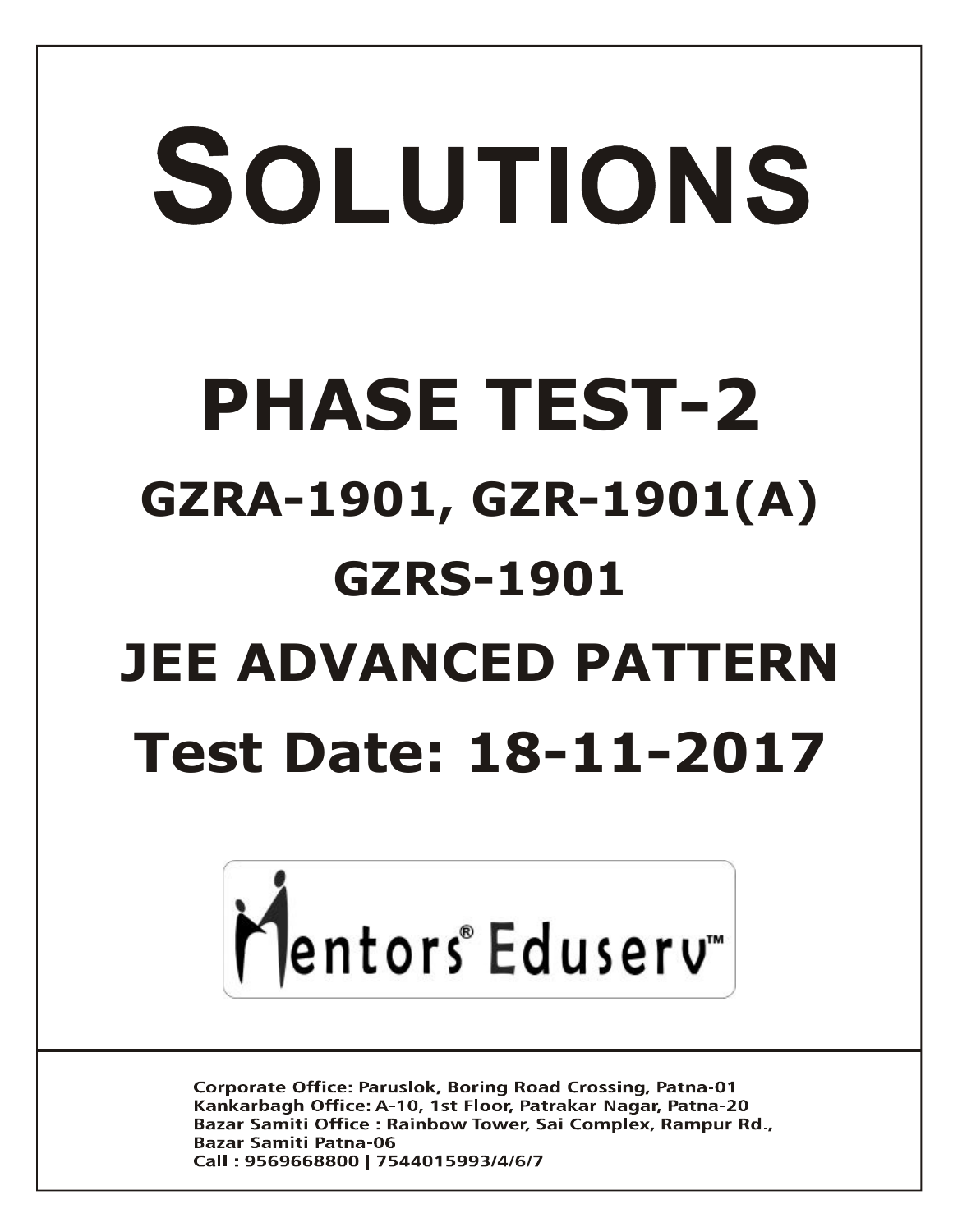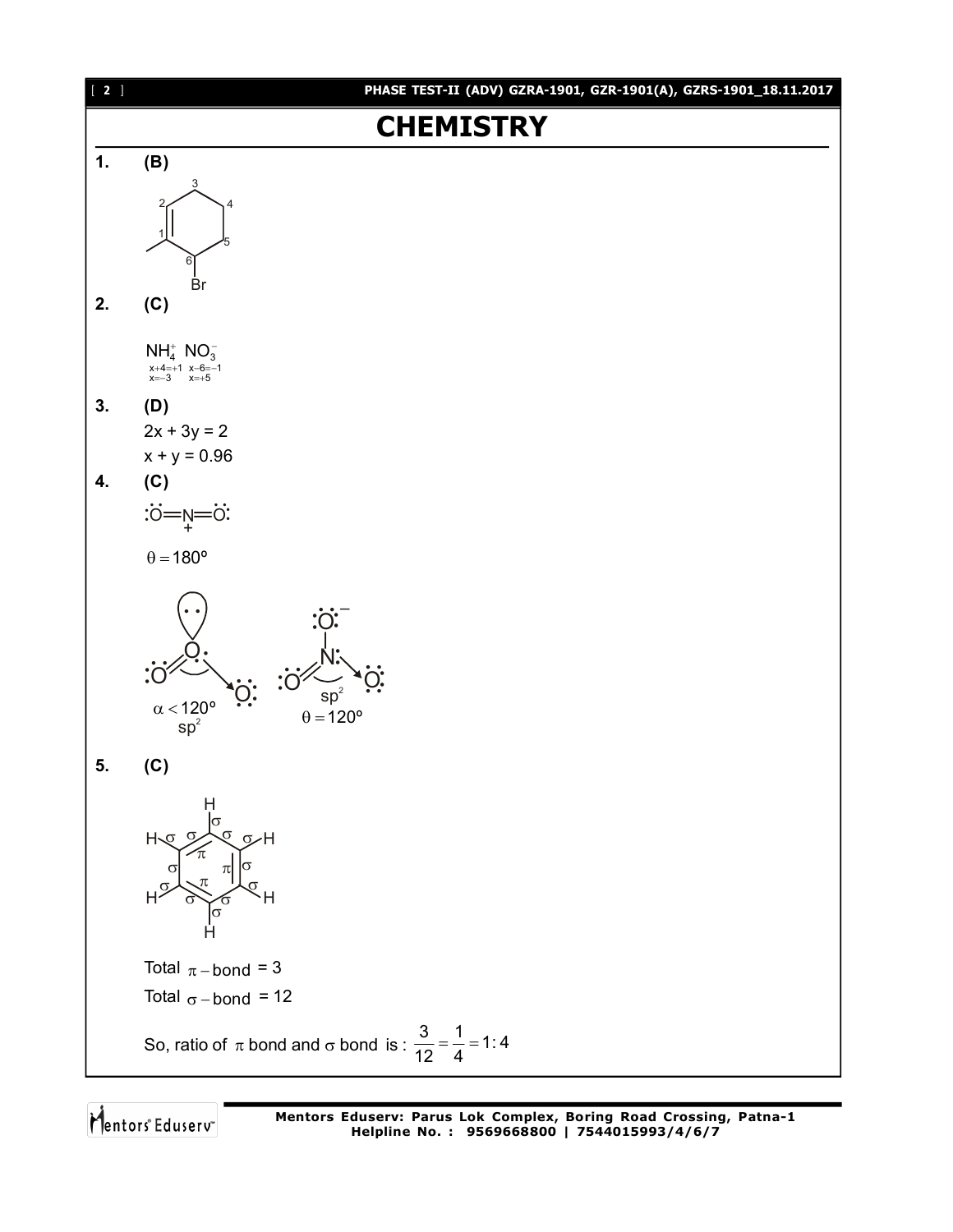#### **PHASE TEST-II (ADV) GZRA-1901, GZR-1901(A), GZRS-1901\_18.11.2017** [ **3** ]

**6. (D)**  $[d] \rightarrow$  incorrect Ge  $\binom{Sn}{Pb}$  (Exception) Lanthanide Contraction I.E<sub>1</sub> = Ge > Pb > Sn **7. (1)**  $2 + 2 (2 \times 1 + x - 4) = 0$  $x = +1$ **8. (1) 9. (2)** r<sub>1</sub> of H-atom = 0.529 Å r<sub>n</sub> (n like atom) 2 1  $\frac{n^2}{2} \times r$  $=\frac{11}{Z} \times r_1$  (H-atom) r<sub>n</sub> of Be<sup>3+</sup>  $\Rightarrow \frac{n^2}{7}$ 1  $\frac{n^2}{2} \times r$  $\Rightarrow \frac{1}{Z} \times r_1$  (H-atom)  $= 0.529 \,\text{\AA}(Z = 4 \,\text{for } \text{Be}^{3+})$  $\frac{n^2}{2}$  × 0.529 = 0.529 = n<sup>2</sup> = Z Z  $\Rightarrow \frac{11}{7} \times 0.529 = 0.529 = n^2 = 2$  $\Rightarrow$  n<sup>2</sup> = 4 = n = 2 **10. (3)**  $l \cdot p = 6 = x$ P O Ö, ÖH  $\pi$  bonds = 2 = Y  $\frac{\mathsf{X}}{\mathsf{X}}$  = 3 Y  $\therefore \frac{\triangle}{\triangle} = 3$ **11. (6)**  $1$ <sub>COOH</sub>  $\alpha$ 2 3 4 5 6

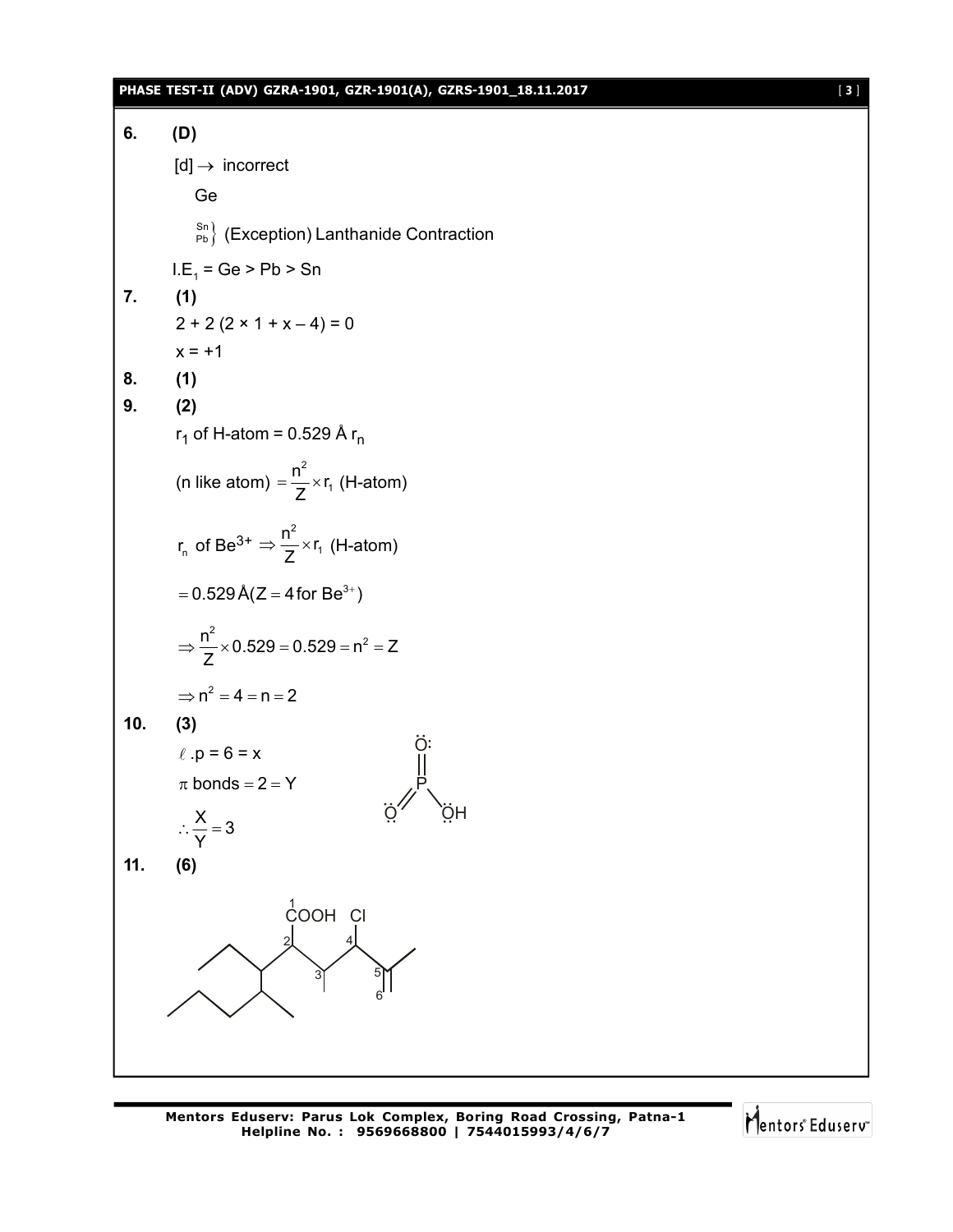| $[4]$   | PHASE TEST-II (ADV) GZRA-1901, GZR-1901(A), GZRS-1901_18.11.2017                                                                                                                                                                                                                                                                                                                                                                   |
|---------|------------------------------------------------------------------------------------------------------------------------------------------------------------------------------------------------------------------------------------------------------------------------------------------------------------------------------------------------------------------------------------------------------------------------------------|
| 12.     | (A)                                                                                                                                                                                                                                                                                                                                                                                                                                |
|         |                                                                                                                                                                                                                                                                                                                                                                                                                                    |
|         | $CH_3-CH_2-C_3-CH_4-CH-CH_2-CH_3$<br>$CH_3-CH_2-C_3-CH_4-CH-CH_2-CH_3$<br>$CH_3$<br>$CH_3$<br>$CH_3$<br>$CH_3$                                                                                                                                                                                                                                                                                                                     |
|         | lowest set of 3,3,4,5 lo cant-                                                                                                                                                                                                                                                                                                                                                                                                     |
| 13.     | (D)                                                                                                                                                                                                                                                                                                                                                                                                                                |
|         | $\begin{array}{ccccc} {}^8\!B_{13}-C\!H_2\!-\!C\!H_2\!-\!C\!H_2\!-\!C\!H_2\!-\!C\!H_2\!-\!C\!H_2\!-\!C\!H_3\\ & \quad\vdots\\ & \quad\vdots\\ & \quad\vdots\\ & \quad\vdots\\ & \quad\vdots\\ & \quad\vdots\\ & \quad\vdots\\ & \quad\vdots\\ & \quad\vdots\\ & \quad\vdots\\ & \quad\vdots\\ & \quad\vdots\\ & \quad\vdots\\ & \quad\vdots\\ & \quad\vdots\\ & \quad\vdots\\ & \quad\vdots\\ & \quad\vdots\\ & \quad\vdots\\ & \$ |
| 14. (C) |                                                                                                                                                                                                                                                                                                                                                                                                                                    |
|         | $\begin{array}{c}CH_3\\CH_3-C-CH_2-CH_2-CH_2-CH_2-CH_2-CH_2-CH_2-CH_2-CH_3\\ 1\,2\,2\,3\,4\,5\,6\,7\,8\,2\,9\,\\ CH_3\qquad CH_3-CH_3\\ CH_3-CH-CH_3\\ CH_3-CH-CH_3\\ 2\,3\end{array}$                                                                                                                                                                                                                                             |
| 15.     | (A)                                                                                                                                                                                                                                                                                                                                                                                                                                |
|         | $h_{L}d_{L} = h_{Hq}d_{Hq}$                                                                                                                                                                                                                                                                                                                                                                                                        |
|         | $h_{L} = \frac{76 \times 13.6}{5.44} = 190 \text{ cm}$                                                                                                                                                                                                                                                                                                                                                                             |
| 16.     | (D)                                                                                                                                                                                                                                                                                                                                                                                                                                |
|         | $P_{\text{Gas}} = P_{\text{Atm}} + P_{\text{L}} = 1 + \frac{38}{190} = 1.2$                                                                                                                                                                                                                                                                                                                                                        |
| 17.     | (B)                                                                                                                                                                                                                                                                                                                                                                                                                                |
|         | $3A(g) \rightleftharpoons A_3(g)$                                                                                                                                                                                                                                                                                                                                                                                                  |
|         | $t = 0$ 1.2 atm<br>$A_3(g)$                                                                                                                                                                                                                                                                                                                                                                                                        |
|         | t = t <sub>eq.</sub> 1.2 – 0.36 $\frac{1}{3}(0.36) = 0.12$ atm                                                                                                                                                                                                                                                                                                                                                                     |
| 18.     | ∴ P <sub>T</sub> = 1.2 – 0.36 + 0.12 = 0.96 atm<br>: Pressure difference in column<br>$= 1 - 0.96 = 0.04$ atm<br>$\therefore$ The difference in height of the liquid level in two columns = 0.04 $\times$ 190 = 7.6 cm<br>$(A - q)$ ; $(B - p)$ ; $(C - r)$ ; $(D - t)$                                                                                                                                                            |
|         | 19. $(A - r)$ ; $(B - s)$ ; $(C - q)$ ; $(D - p)$                                                                                                                                                                                                                                                                                                                                                                                  |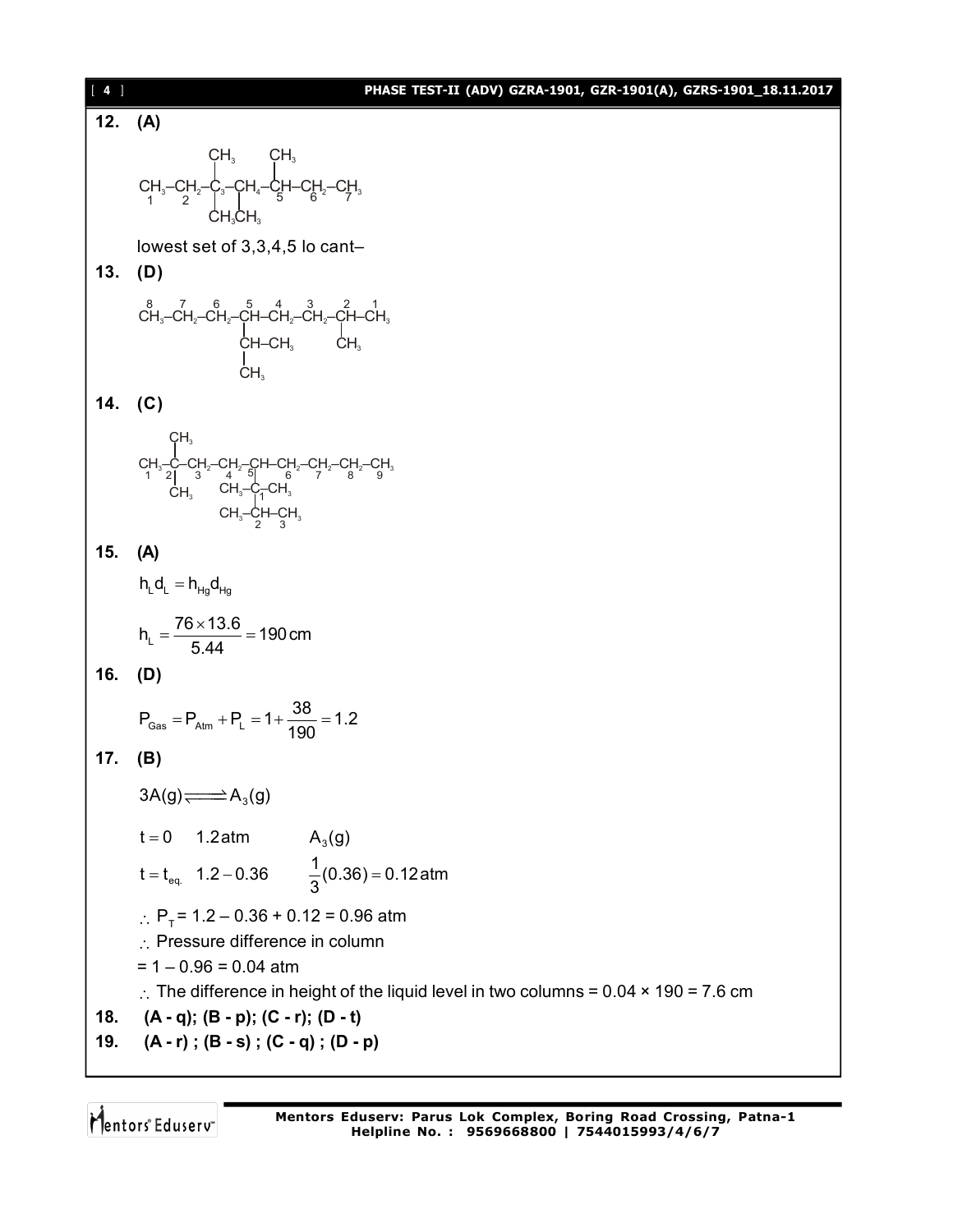**PHASE TEST-II (ADV) GZRA-1901, GZR-1901(A), GZRS-1901\_18.11.2017** [ **5** ]

# **MATHEMATICS**

# **20. (D)**

y 2 + 8x – 2y – 15 = 0  $\Rightarrow$   $(y - 1)^2 = -8(x - 2)$ 

Shortest focal chord is the latus rectum of the parabola whose length is 8.

# **21. (A)**

$$
x = \frac{1}{1^4} + \frac{1}{3^4} + \frac{1}{5^4} + \dots \text{ to } \infty
$$
  
=  $\left(\frac{1}{1^4} + \frac{1}{2^4} + \frac{1}{3^4} + \dots \text{ to } \infty\right) - \left(\frac{1}{2^4} + \frac{1}{4^4} + \dots \text{ to } \infty\right)$   
=  $\frac{\pi^4}{90} - \frac{1}{16} \left(\frac{1}{1^4} + \frac{1}{2^4} + \frac{1}{3^4} + \dots \text{ to } \infty\right) = \frac{\pi^4}{90} - \frac{1}{16} \cdot \frac{\pi^4}{90}$ 

**22. (A)**

Clearly the other extremity of latus rectum is  $(2, -2)$ . It's axis is x-axis. Corresponding value of

$$
a = \frac{2 - 0}{2} = 1.
$$
 Hence it's vertex is (1, 0) or (3, 0). Thus it's equation is  $y^2 = 4(x - 1)$   
or  $y^2 = -4(x - 3)$ .

**23. (D)**

 $tan(180^\circ - \theta) = slope of AB = -3$ 

$$
\therefore \quad \tan \theta = 3
$$

$$
\therefore \frac{OC}{AC} = \tan \theta, \frac{OC}{BC} = \cot \theta
$$
  

$$
\Rightarrow \frac{BC}{AC} = \frac{\tan \theta}{\cos \theta} = \tan^2 \theta = 9
$$

$$
\frac{\partial}{\partial t} = \frac{\partial}{\partial \phi} = \tan^2 \theta
$$

# **24. (C)**

The two circles are

 $x^2 + y^2 - 4x - 6y - 3 = 0$  and  $x^2 + y^2 + 2x + 2y + 1 = 0$ Centre : C<sub>1</sub> = (2, 3), C<sub>2</sub> = (- 1, -1) radii : r<sub>1</sub> = 4, r<sub>2</sub> = 1 We have C<sub>1</sub> C<sub>2</sub> = 5 = r<sub>1</sub> + r<sub>2</sub>, therefore there are 3 common tangents to the given circles.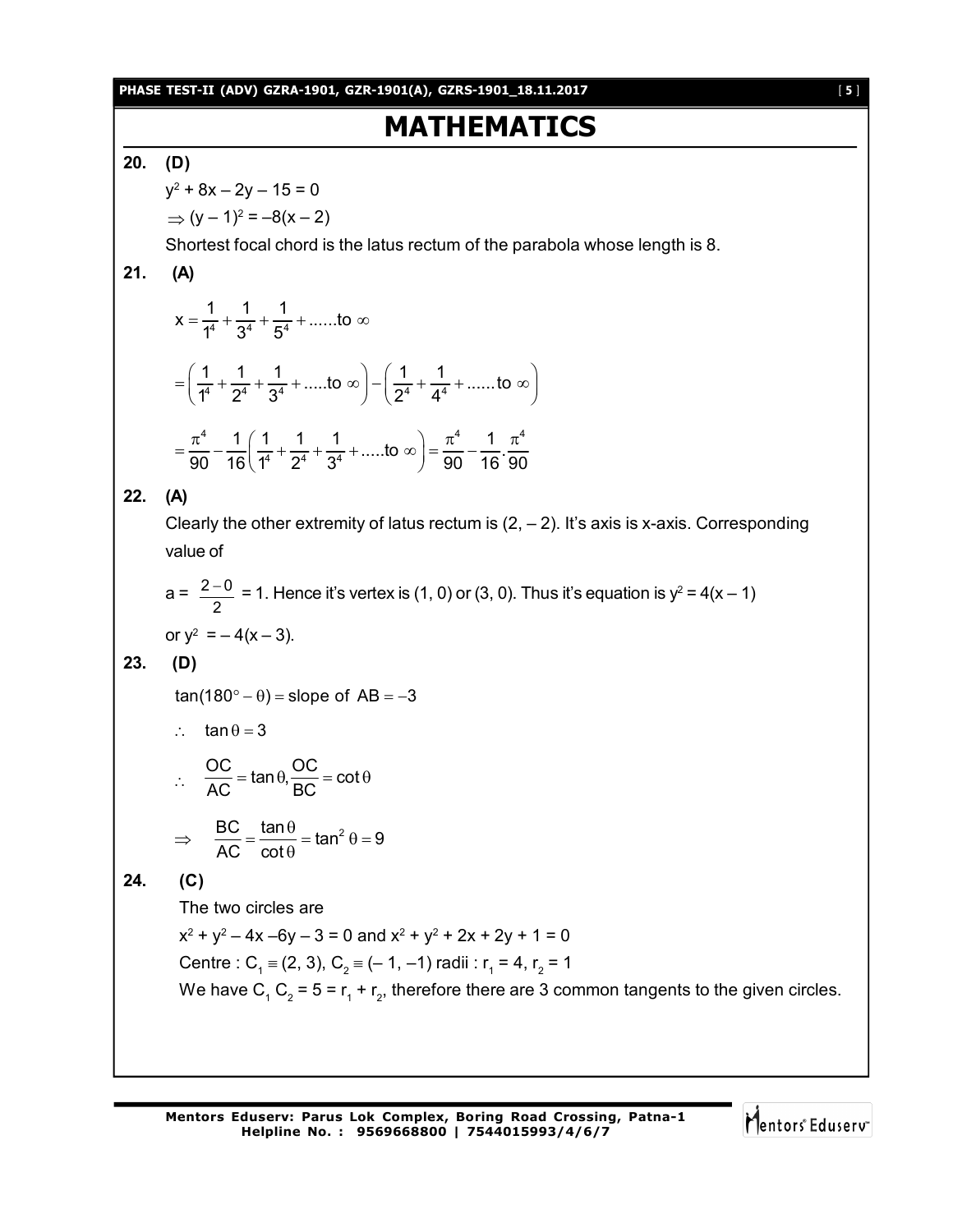[ **6** ] **PHASE TEST-II (ADV) GZRA-1901, GZR-1901(A), GZRS-1901\_18.11.2017 25. (C)** All the letters are different  $\pm\mathrm{^{10}C_{4}}\cdot$ 4!  $^{9}C_{1}\cdot\frac{4!}{3!}$ 2 same, 2 different  ${}^{3}C_{1} \cdot {}^{9}C_{2} \cdot \frac{4!}{2!}$ 2 same, 2 same  $: {}^{3}C_{2} \cdot \frac{4!}{2!3!}$ 3 same, 1 different 2! 2!2! .  $\cdot \,^{\circ}C_2 \cdot \frac{1}{2}$ . Total number of words = 6390. **26. (4) 27. (2)** Image of A say  $A'$  w.r.t  $x - 2y + 1 = 0$  lies on BC A (1, 2) B (2, 1)  $x - 2y + 1 = 0$ C Here,  $\frac{x-1}{1} = \frac{y-2}{2} = -2\frac{(1-4+1)}{1-2} = \frac{1}{2}$  $\frac{x-1}{1} = \frac{y-2}{-2} = -2\frac{(1-4+1)}{1+2^2} = \frac{4}{5}$ 1  $-2$   $1+2^2$  5  $\Rightarrow$  A' =  $\left(\frac{9}{5}, \frac{2}{5}\right)$  $\vec{f} = \left(\frac{9}{5}, \frac{2}{5}\right)$  $\therefore$  Equation of BC joining A' =  $\left(\frac{9}{5}, \frac{2}{5}\right)$  $S = \left(\frac{9}{5}, \frac{2}{5}\right)$  and B (2, 1) is  $(x-2)$ - $-1 = \frac{3}{2}(x-2) = \frac{3}{2}(x-2)$  $\overline{\phantom{0}}$  $y-1=\frac{1-\frac{2}{5}}{2-\frac{9}{5}}(x-2)=\frac{3}{1}(x-2)$ 5  $3x - y - 5 = 0$   $\Rightarrow$   $a + b = 3 - 1 = 2$ **28. (6)** Distance between lines  $3x - 4y + 4 = 0$  and  $6x - 8y - 7 = 0$  (Which are parallel) is equal to diameter of the circle. 2  $\mathbf{A}^2$  $D = \frac{4 + \frac{7}{2}}{\sqrt{2} \cdot 2} = \frac{3}{2}$  $3^2 + 4^2$  2  $\ddot{}$  $\therefore$  D =  $\frac{2}{\sqrt{2}}$  =  $\frac{2}{\sqrt{2}}$  $^{+}$  $4D = \frac{3}{2} \times 4 = 6$  $\therefore$  4D =  $\frac{8}{9} \times 4 = 6$ 

Mentors Eduserv

2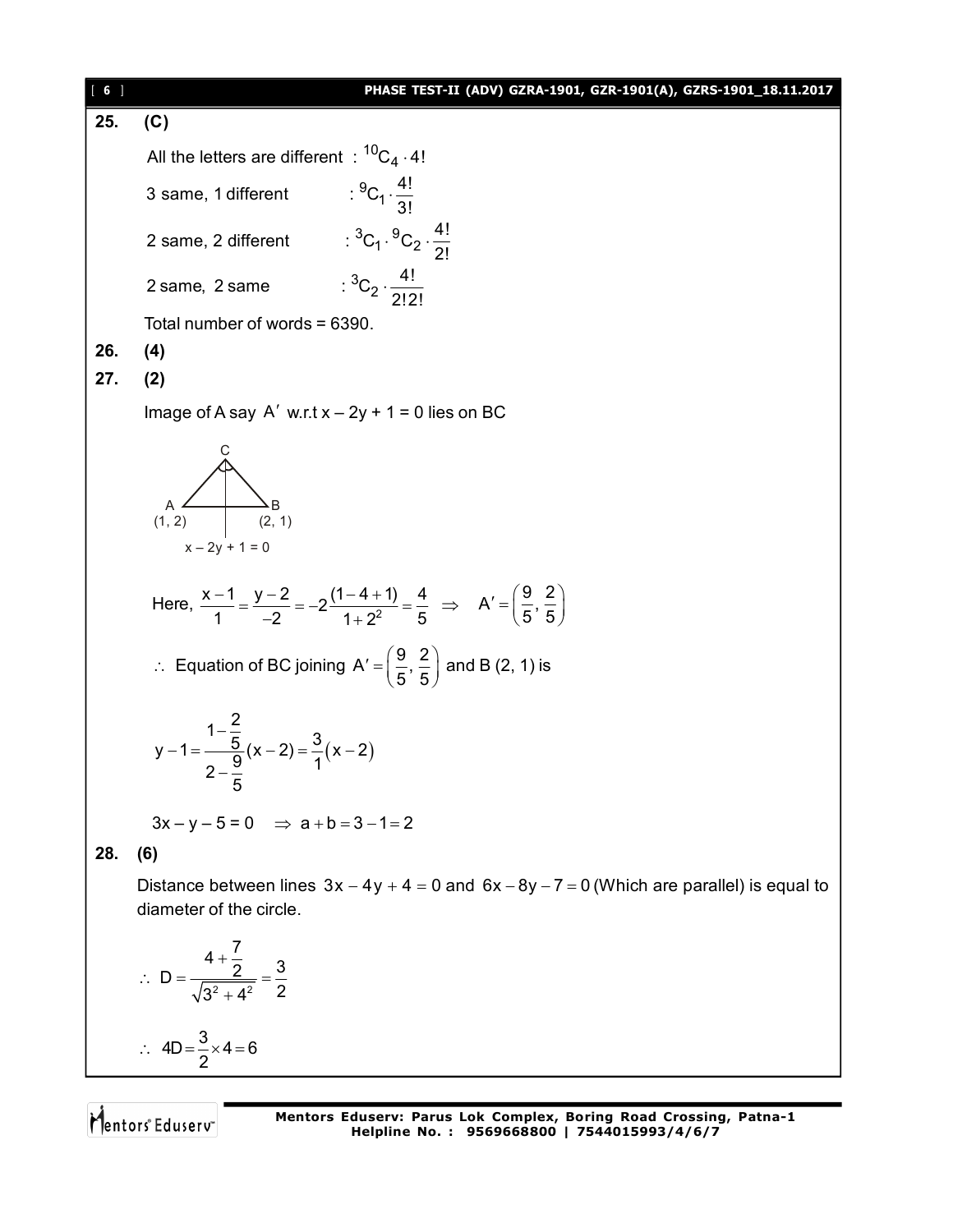

**Mentors Eduserv: Parus Lok Complex, Boring Road Crossing, Patna-1 Helpline No. : 9569668800 | 7544015993/4/6/7**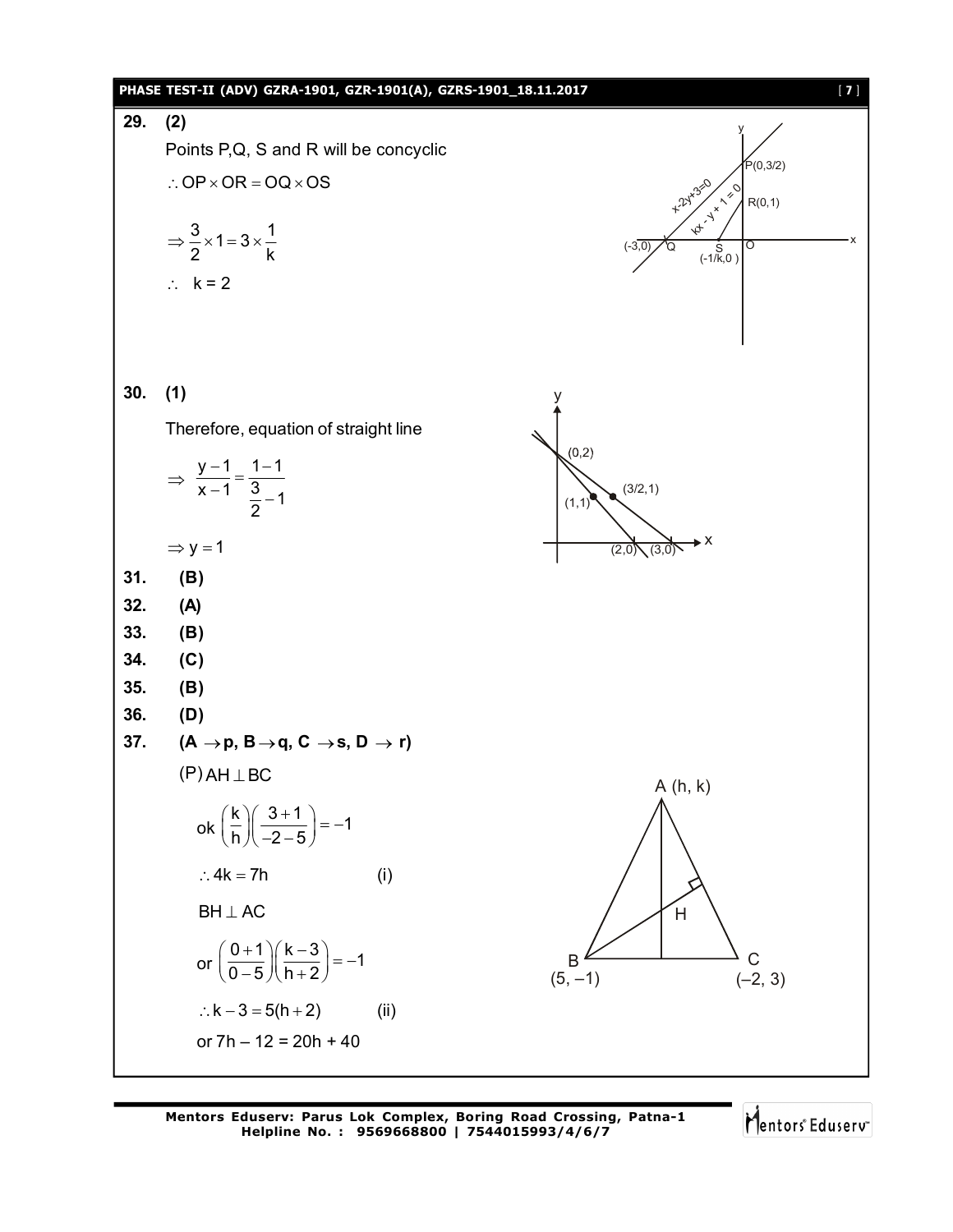or 13h = –52 or  $h = -4$ 

 $\therefore$  k = -7

Hence, point A is (–4, -7)

 $(Q) x + y - 0$ 

 $4x + 3y - 10 = 0$ 

Let  $(h, 4 - h)$  be the point on (i). Then,

 $\left|\frac{4h + 3(4-h) - 10}{5}\right| = 1$ 5  $+\frac{3(4-h)-10}{5}$  =

or  $h + 2 = \pm 5$ 

or  $h = 3$ ,  $h = -7$ 

Hence, the required point is either  $(3, 1)$  or  $(-7, 11)$ 

(R) Since lines  $x + y - 1 = 0$  and  $x - y + 3 = 0$  are perpendicular, the orthocenter of the triangle is the point of intersection of these lines, i.e., (–1, 2)

(S) Since 2a, b, c are in AP, we have

$$
b = \frac{2a + c}{2}
$$
 or  $2a - 2b + c = 0$ 

Comparing with the line  $ax + by + c = 0$ , we have  $x = 2$  and  $y = -2$ . Hence, the lines are concurrent at  $(2, -2)$ 

#### **38.**  $(A \rightarrow (p,q); B \rightarrow (p,s); C \rightarrow s, D \rightarrow q, r, s,t)$

Passing though origin :  $c = 0$ 

Touches x - axis :  $g^2$  = c

Touches  $y - axis : f^2 = c$ 

Centre at  $y = x : g = f$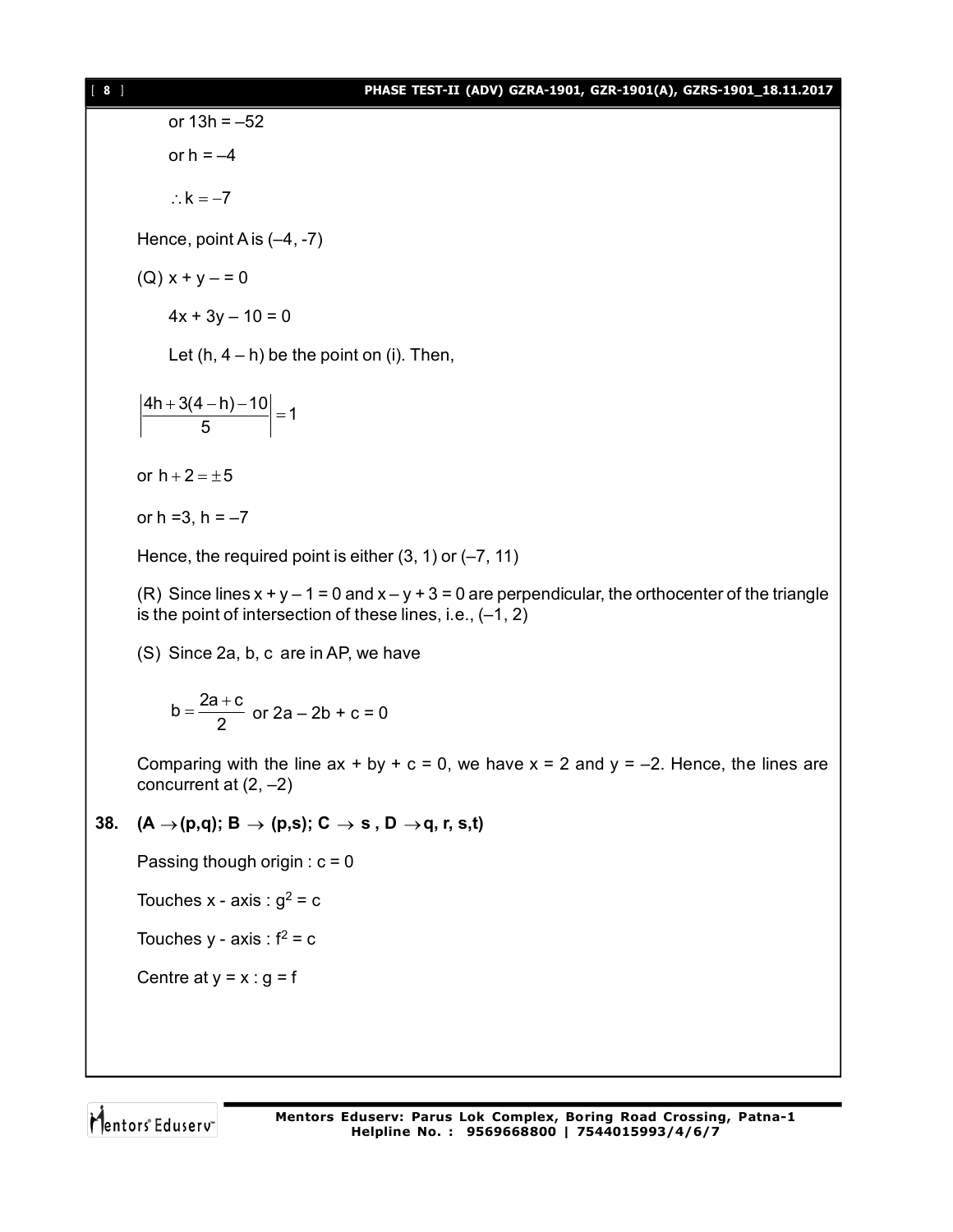

**Mentors Eduserv: Parus Lok Complex, Boring Road Crossing, Patna-1 Helpline No. : 9569668800 | 7544015993/4/6/7**

Mentors Eduserv<sup>®</sup>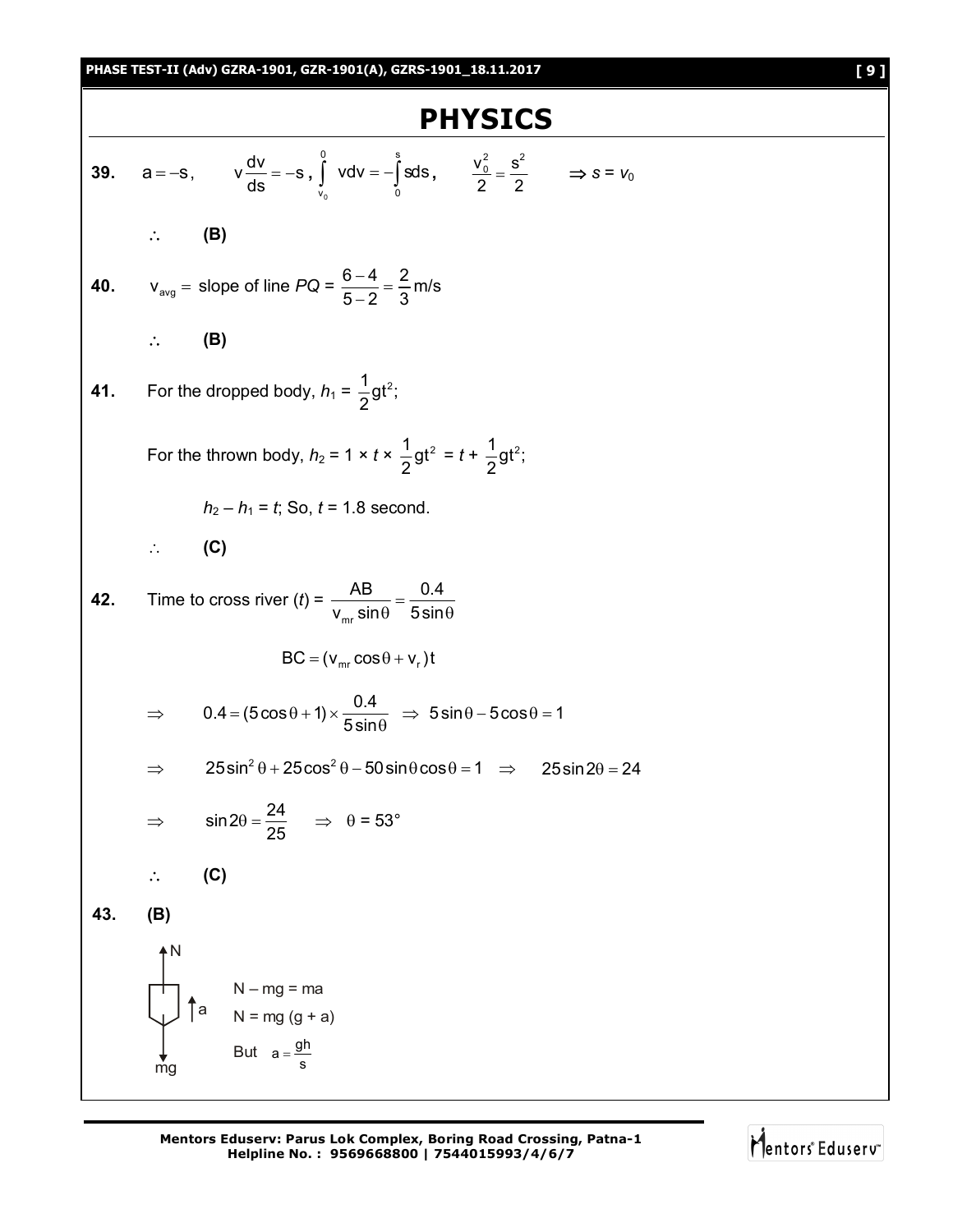| [10] |                                                                                                                                       |                                                                | PHASE TEST-II (Adv) GZRA-1901, GZR-1901(A), GZRS-1901_18.11.2017 |
|------|---------------------------------------------------------------------------------------------------------------------------------------|----------------------------------------------------------------|------------------------------------------------------------------|
| 44.  | [B]                                                                                                                                   |                                                                |                                                                  |
|      | $F_b$                                                                                                                                 |                                                                |                                                                  |
|      | $\overrightarrow{M}$ $\downarrow \alpha$ $Mg - F_b = M\alpha$ (1)<br>mg                                                               |                                                                |                                                                  |
|      | $F_b$<br>$\uparrow$ <sup>0</sup><br>M $\uparrow$ <sup>0</sup><br>$\uparrow$ T <sub>b</sub> – (M–m) g = (M–m) $\alpha$ (2)<br>$(M-m)g$ |                                                                |                                                                  |
|      | Solving equation (1) and (2), we get $m = \frac{2\alpha}{\alpha + g}M$                                                                |                                                                |                                                                  |
| 45.  | (2)                                                                                                                                   |                                                                |                                                                  |
|      | Solving from the frame of the elevator                                                                                                |                                                                |                                                                  |
|      | $m_2g + m_2a - 2T = 2m_2a'$                                                                                                           | $\boxed{\frac{m_2}{m_2}}$ + a' $\boxed{\frac{m_1}{m_1}}$ + 2a' |                                                                  |
|      | $T - m_1 g - m_1 a = 2m_1 a'$                                                                                                         | $m_2g + m_2a$ $m_1g + m_1a$                                    |                                                                  |
|      | $a'=0$                                                                                                                                |                                                                |                                                                  |
| 46.  | (2)                                                                                                                                   |                                                                |                                                                  |
|      | $av = constant$                                                                                                                       |                                                                |                                                                  |
|      | $\Rightarrow \frac{dv}{dt}v = k$                                                                                                      |                                                                |                                                                  |
|      | $\int_0^v v dv = \int_0^t k dt$                                                                                                       |                                                                |                                                                  |
|      | $\frac{v^2}{t} = kt$<br>$\Rightarrow$                                                                                                 |                                                                |                                                                  |
|      | $\Rightarrow v \propto \sqrt{t}$                                                                                                      |                                                                |                                                                  |
| 47.  | [5]                                                                                                                                   |                                                                |                                                                  |
|      | $10 - v \cos 60^\circ = 0$                                                                                                            |                                                                |                                                                  |
|      | ∴ H = $\frac{v^2 \sin^2 60^\circ}{2g}$ = 15 m                                                                                         |                                                                |                                                                  |
| 48.  | [8]                                                                                                                                   |                                                                |                                                                  |
|      | For equilibrium,                                                                                                                      |                                                                |                                                                  |
|      | $10 = 8 + T$<br>$\dots(i)$                                                                                                            |                                                                |                                                                  |
|      | $T + f_2 = 20$ (ii)                                                                                                                   |                                                                |                                                                  |
|      | $\Rightarrow$ f <sub>2</sub> = 18N                                                                                                    |                                                                |                                                                  |

Mentors<sup>®</sup> Eduserv<sup>®</sup>